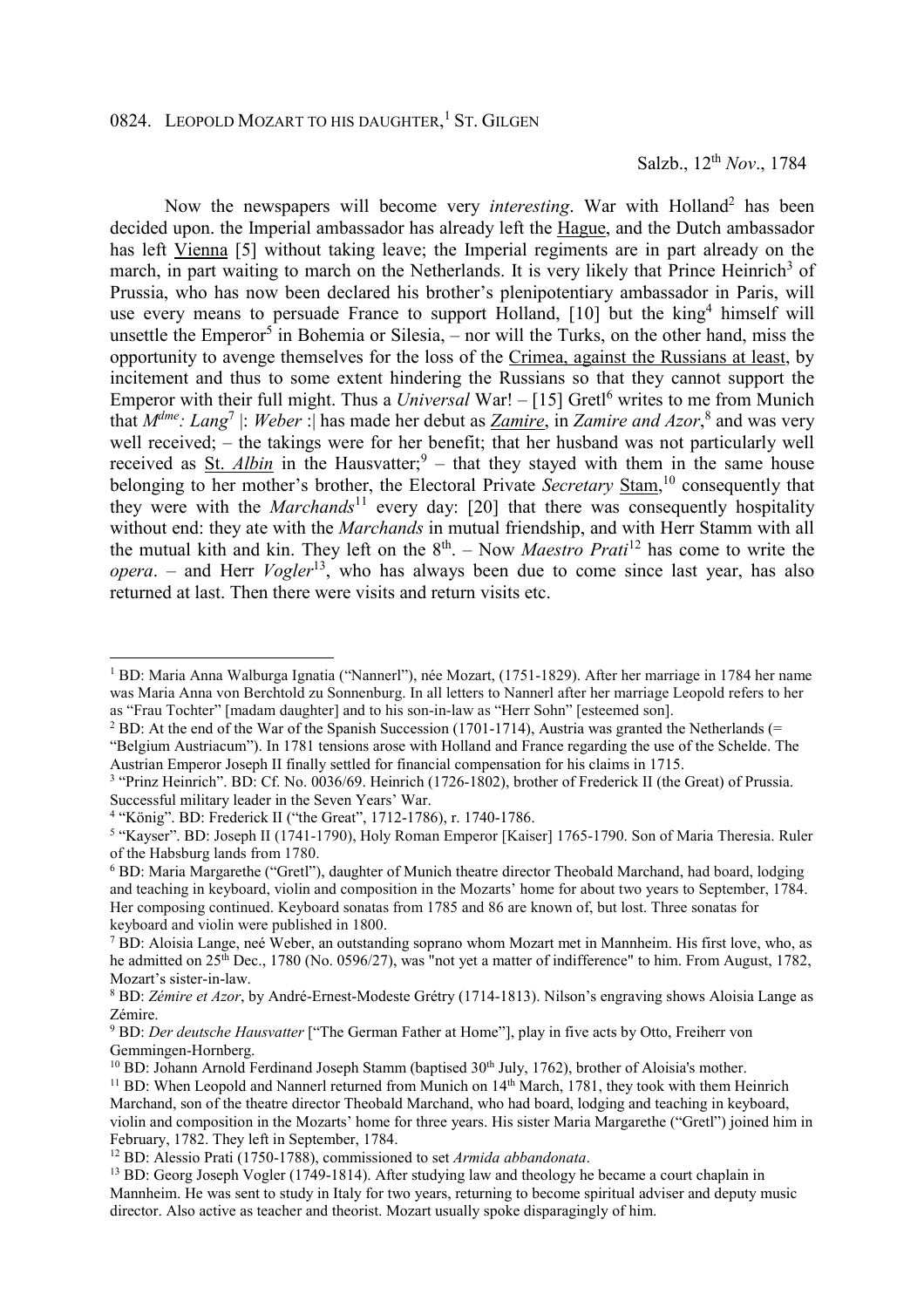then *Mdme*: *Wallenstein*<sup>14</sup> arrived too, one of the main *actresses* at the theatre in Mannheim and who stepped down because of a theatre war that blew up and is seeking amends in Munich and making her *debut* today; then *August Wendling*<sup>15</sup> came, who also made her *debut*; consequently there were *debuts* without end of visiting and new *theatrical* persons: [30] then, on top of all that, *Lebrun* and his wife<sup>16</sup> came back from Italy at just that time:  $$ so female singers upon female singers, music directors upon music directors! –

Tomorrow, Saturday the 13<sup>th</sup>, will be the first *concert* of the *music lovers*,<sup>17</sup> at which Gretl<sup>18</sup> will have the honour of *performing*. [35] In the meantime, Herr Wolfg. Mozart has written to Herr *Marchand* from Vienna about finding a post for his eldest sister-in-law<sup>19</sup> at the theatre in Munich, but Herr *Marchand* was forced to write to him in detail explaining it was impossible, and her worthy sister *Mdme: Lang* and Herr Stamm will no doubt understand the situation themselves.

Gredl goes on to write: I no longer dare to write to Frau von Sonnenburg<sup>20</sup> [40] because I still have not sent the music promised: but dearest Papa! be so kind as to give my excuses: from all the preceding, and Munich being what you know it to be, it was simply not possible: I will certainly procure it all. Now to move on! – Your brother wrote something to me from Vienna once again concerning *Varesco's opera*<sup>21</sup> saying I should speak to him etc. etc. [45] then he wrote that the esteemed *Baron Bage*<sup>22</sup> from Paris is in Vienna, and giving cause for astonishing laughter there, since he performed on the *violin*, and even earned ridicule from the Emperor. your brother thought I might also send him the other *cadenzas*, but I wrote to him that it was too late, I would send it on to him afterwards: – [50] that is for the *concerto in C*: &c:<sup>23</sup> so you can send it to me, and copy it beforehand.

the reason he wants it is surely to save having to write *cadenzas* so often, and since I remember that Heinrich<sup>24</sup> copied it out. I believe, he must have lost it and been too lazy to write it out again.

[55] Herewith I send you the *concerto* with thorough-bass figures.<sup>25</sup> I can find neither the *variations* by *Eckart*<sup>26</sup> nor those by Haydn.<sup>27</sup>

l

<sup>&</sup>lt;sup>14</sup> BD: Not identified.

<sup>&</sup>lt;sup>15</sup> BD: Elisabeth Augusta (I) Wendling (1746-1786), wife of the violinist Franz Anton Wendling (Mannheim, then Munich).

<sup>&</sup>lt;sup>16</sup> BD: Ludwig August Lebrun (1752-1790), oboist first of all at court in Mannheim and then in Munich. Married to the singer Franziska Dorothea Lebrun, née Danzi (1756-1791), likewise employed in the court music.

<sup>&</sup>lt;sup>17</sup> BD: No details known.

<sup>&</sup>lt;sup>18</sup> See above.

<sup>19</sup> BD: Josepha Weber (1758-1819), married the violinist Franz Hofer, a friend of Mozart's, in 1788. The first "Queen of the Night".

<sup>20</sup> BD: Leopold's daughter.

<sup>&</sup>lt;sup>21</sup> BD: Abbate Giambattista Varesco (c. 1736-1805), court chaplain in Salzburg from 1766, wrote the texts for *Idomeneo* KV 366 and *L'oca del Cairo* KV 422. Asked by Mozart to write an opera buffa (*L'oca del Cairo*) for him for Vienna.

<sup>&</sup>lt;sup>22</sup> BD: Karl Ernst, Baron [Freiherr] von Bagge af Boo (1718 or 1722-1791), from 1750 on in Paris: on the one side mocked as a laughable dilettante, but on the other side in contact with Gossec, Gavaniès, Boccherini, Duport etc.

<sup>&</sup>lt;sup>23</sup> BD: The "C" appears to be an error on Leopold's part. The concertos in question are presumably KV 449, 450, 451, 453 (cf. Nos. 0790/8-9, 0813/7).

 $24$  BD: Heinrich Marchand, brother of "Gretl" and likewise long a boarding pupil with Leopold.

<sup>&</sup>lt;sup>25</sup> BD: No reliable identification. Figures appear below the piano part in KV 246 and 271, but also in 238, 413 (387a), 414 (385p), 415 (387b).

 $^{26}$  BD: Cf. No. 0820/27. Johann Gottfried Eckard (1735-1809). He too made the acquaintance of a Mozart's family in Paris in 1773 and, like Schobert, he gave Wolfgang and Nannerl a copy of his engraved sonatas (cf. No. 0080/153-154). The variations mentioned here are probably his *Menuet d'Exaudet avec des variations pour le Clavecin*, published in Paris in 1764. Mozart had asked Nannerl to bring them to Munich in 1774. Nannerl needed this music for teaching her stepdaughter.

<sup>27</sup> BD: Possible works are *Arietta con 12 Variations* or *7 Variations (Il maestro e lo scolare)*.